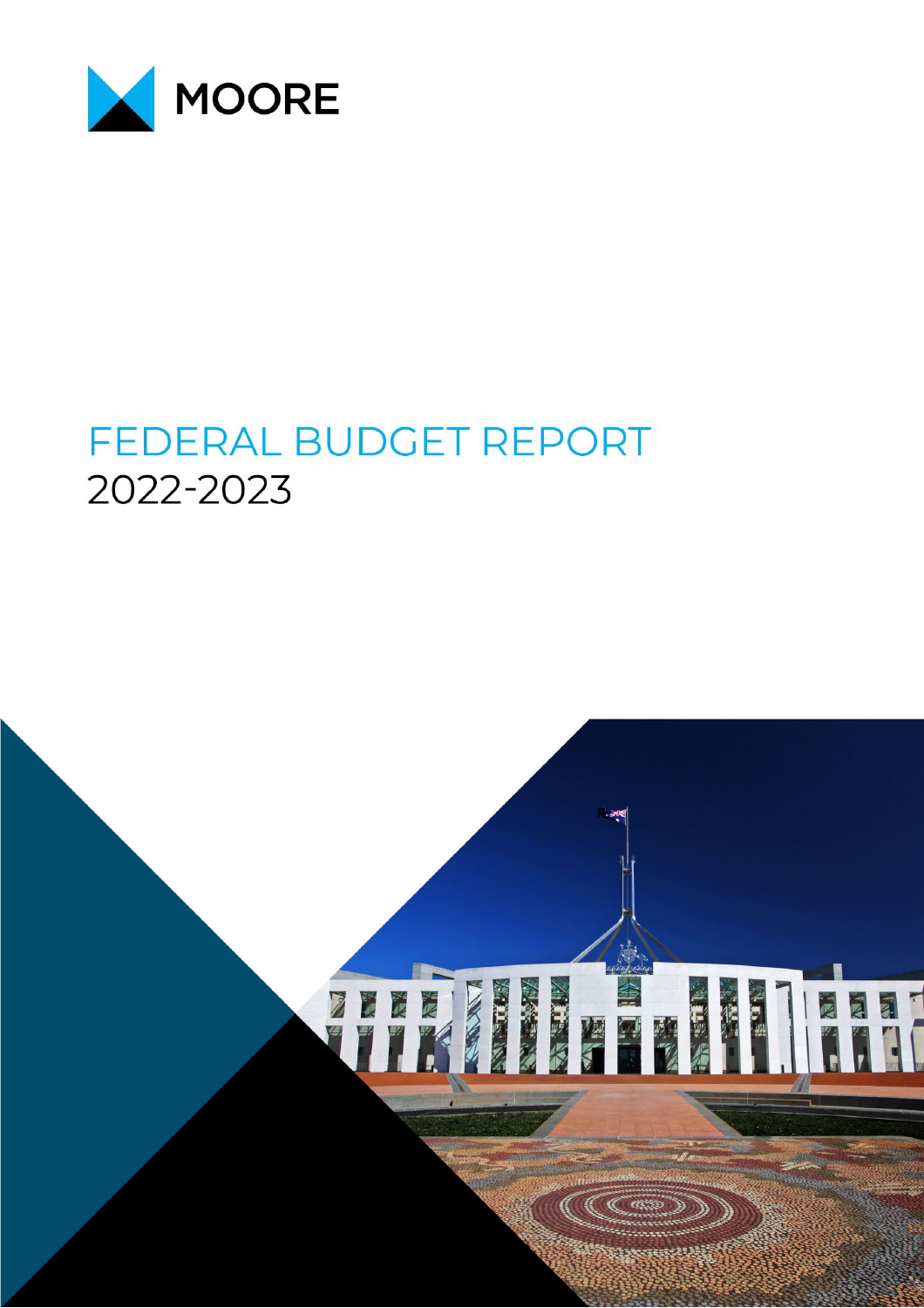# **TABLE OF CONTENTS**

| PATENT BOX REGIME - EXPANSION TO LOW EMISSIONS TECHNOLOGY INNOVATIONS |  |
|-----------------------------------------------------------------------|--|
|                                                                       |  |
|                                                                       |  |
|                                                                       |  |
|                                                                       |  |
|                                                                       |  |
|                                                                       |  |
|                                                                       |  |
|                                                                       |  |
|                                                                       |  |
|                                                                       |  |
|                                                                       |  |
|                                                                       |  |
|                                                                       |  |

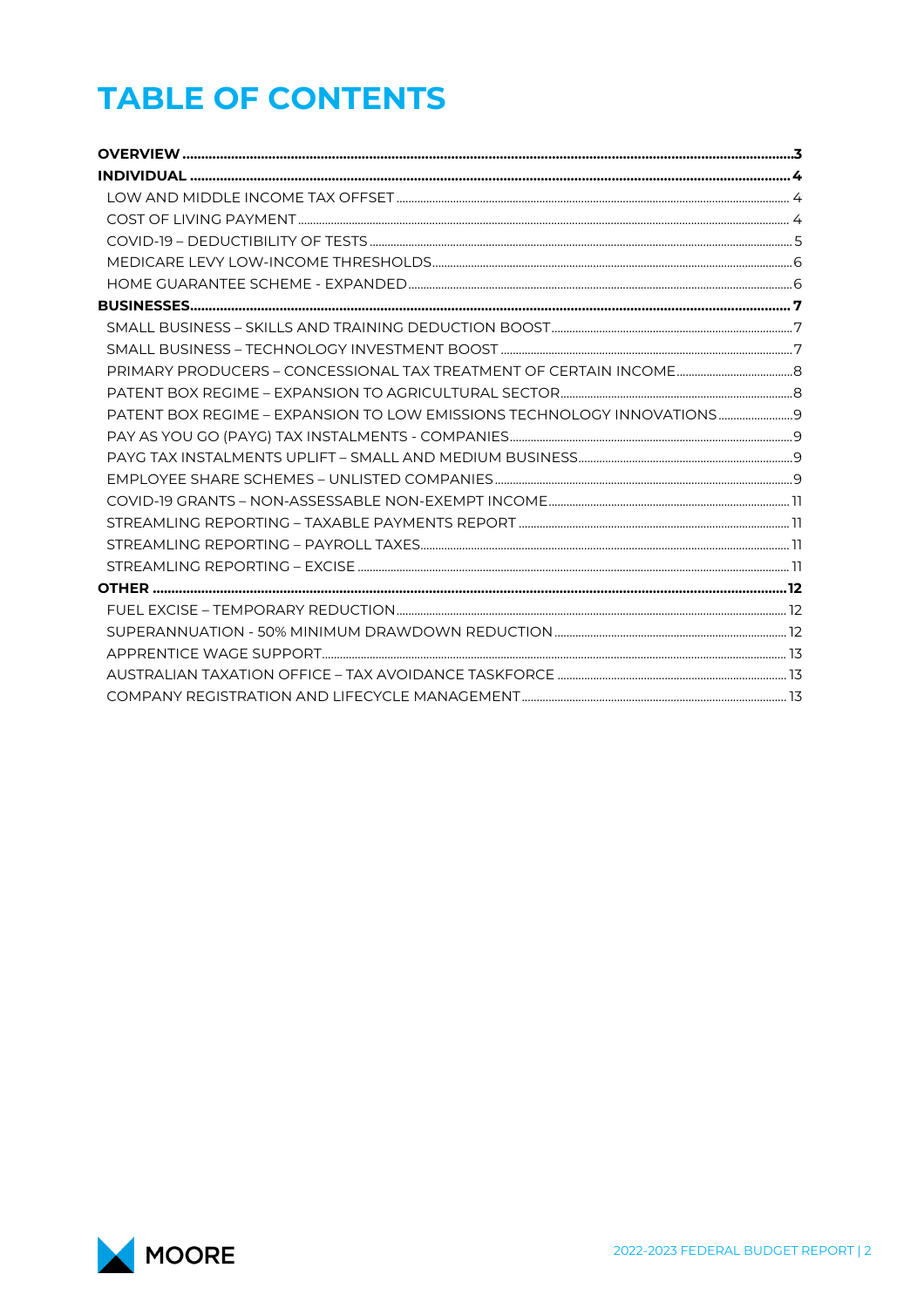## <span id="page-2-0"></span>**OVERVIEW**

The Treasurer, the Honourable Josh Frydenberg MP, handed down the 2022-23 Federal Budget at 7:30 pm (AEDT) on 29 March 2022.

The deficit for 2022-23 is expected to be \$78 billion or 3.4% of GDP and it is expected this will halve to 1.6% over the next three years. The Treasurer confirmed unemployment is at 4% - the equal lowest in 48 years. The Treasurer reminded everyone this is significantly lower than what was forecasted last year.

The focus of the Budget is on delivering the following:

- Immediate cost of living relief.
- A long-term economic plan to create more jobs.
- Record investments in essential services.
- Stronger defence and national security.

The Budget includes temporary measures to halve the fuel excise and a one-off \$250 Cost of Living Payment to Australians to assist with cost of living increases. The already legislated low and middle income tax offset has been increased by an additional \$420 which will be delivered to Australians on lodgement of their 2021-22 income tax returns.

For small businesses, the budget includes enhanced tax deductions on the cost of external training provided to employees and cost of business expenses to support digital adoption such as portable payment devices, cyber security or subscription to cloud-based services.

To encourage innovation the patent box regime which was announced in last year's Budget will be expanded to more industries.

No major changes have been announced in relation to superannuation, however the temporary 50% reduction in minimum annual payment amounts will be extended to 30 June 2023.

As many would have expected with an upcoming federal election, the Government has delivered a budget relatively free of controversy and major tax reform, focusing more on the immediate term including cost of living pressures.

Our summaries of the key taxation measures are listed below.

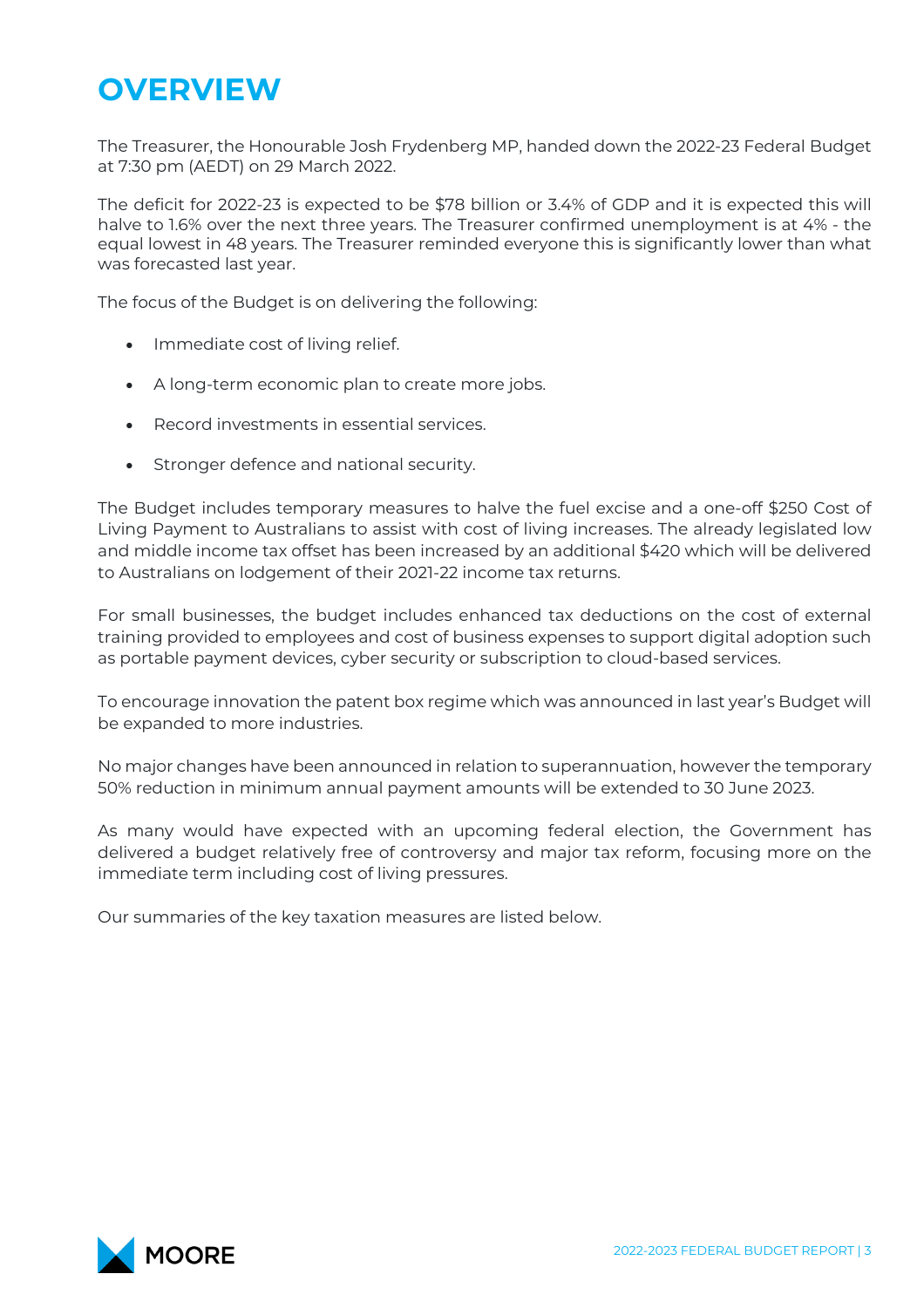## <span id="page-3-0"></span>**INDIVIDUAL**

## <span id="page-3-1"></span>**LOW AND MIDDLE INCOME TAX OFFSET**

The low and middle income tax offset (LMITO) will be increased by \$420 with taxpayers earning less than \$126,000 receiving the offset on lodgement of their 2021-22 income tax return. The following table highlights the LMITO entitlement for individuals depending on their taxable income during the 2021-22 income year:

| <b>Taxable income</b>          | <b>LMITO</b>                                                           |
|--------------------------------|------------------------------------------------------------------------|
| \$37,000 or less               | \$675                                                                  |
| Between \$37,001 and \$48,000  | \$675 plus 7.5 cents for every dollar above \$37,000                   |
| Between \$48,001 and \$90,000  | \$1,500                                                                |
| Between \$90,001 and \$126,000 | \$1,500 minus 3 cents for every dollar of the amount<br>above \$90,000 |

### <span id="page-3-2"></span>**COST OF LIVING PAYMENT**

A one-off \$250 economic support payment will be made to eligible recipients to help ease higher cost of living pressures. The payment will be exempt from income tax and will not count as income support for the purposes of any income support payment.

This payment will be made in April 2022 to eligible recipients of the following payments and to concession card holders:

- Age Pension
- Jobseeker Payment
- Farm Household Allowance
- Disability Support Pension
- Youth Allowance
- Parenting Payment
- Pensioner Concession Card (PCC) holders
- Commonwealth Seniors Health Card holders
- Austudy and Abstudy Living Allowance
- Carer Payment
- Carer Allowance
- Double Orphan Pension
- Veterans' Affairs payment recipients and Veteran Gold card holders



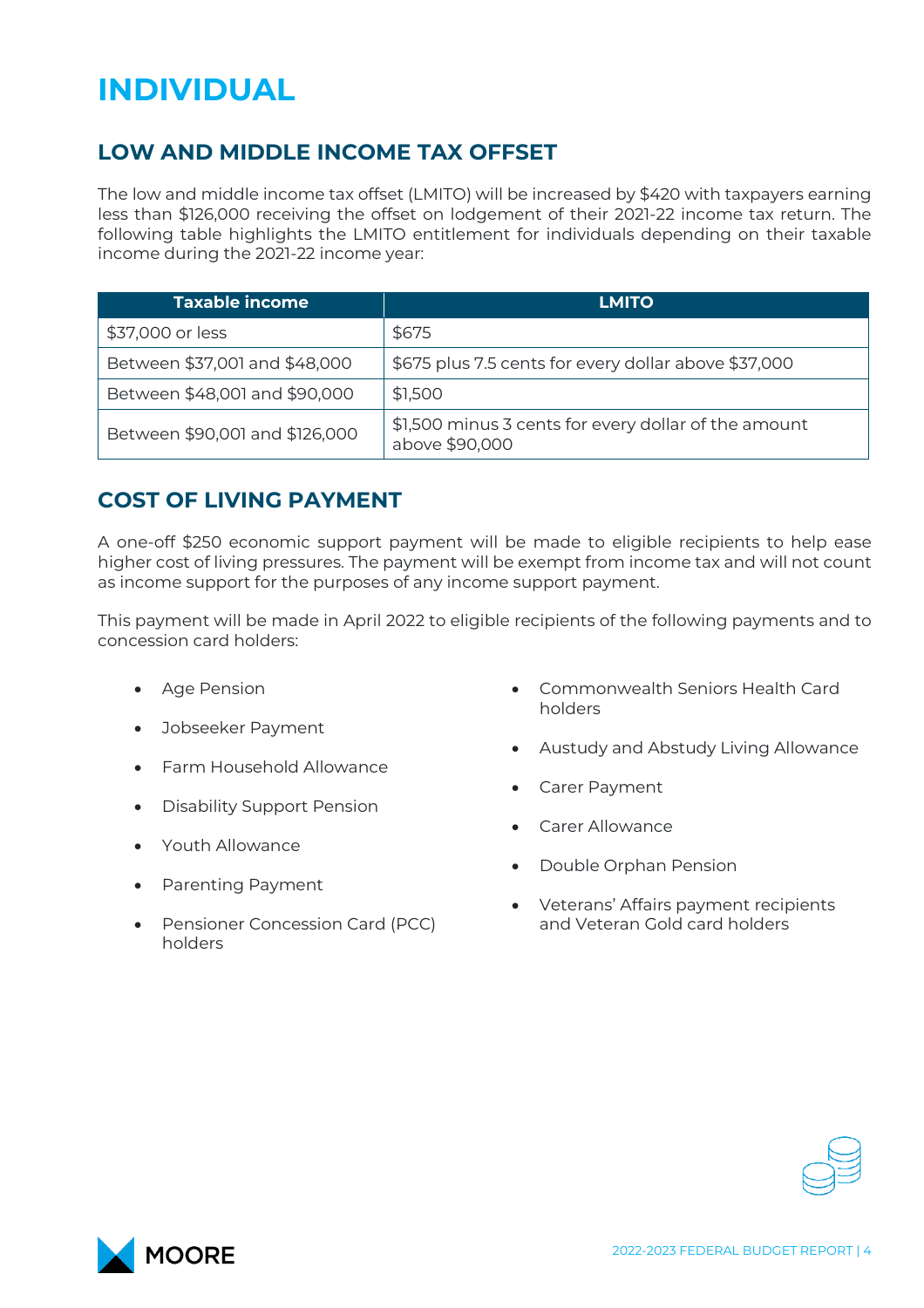#### **OUR THOUGHTS:**

We are supportive of the increase to the LMITO and the one-off income support payment. Making targeted changes to ensure the most vulnerable individuals receive support is crucial in the current economic climate.

### <span id="page-4-0"></span>**COVID-19 – DEDUCTIBILITY OF TESTS**

Costs incurred by an individual in relation to a COVID-19 test to attend a place of work will be tax deductible from 1 July 2021. FBT will not be incurred by businesses where COVID-19 tests are provided to employees for this purpose.



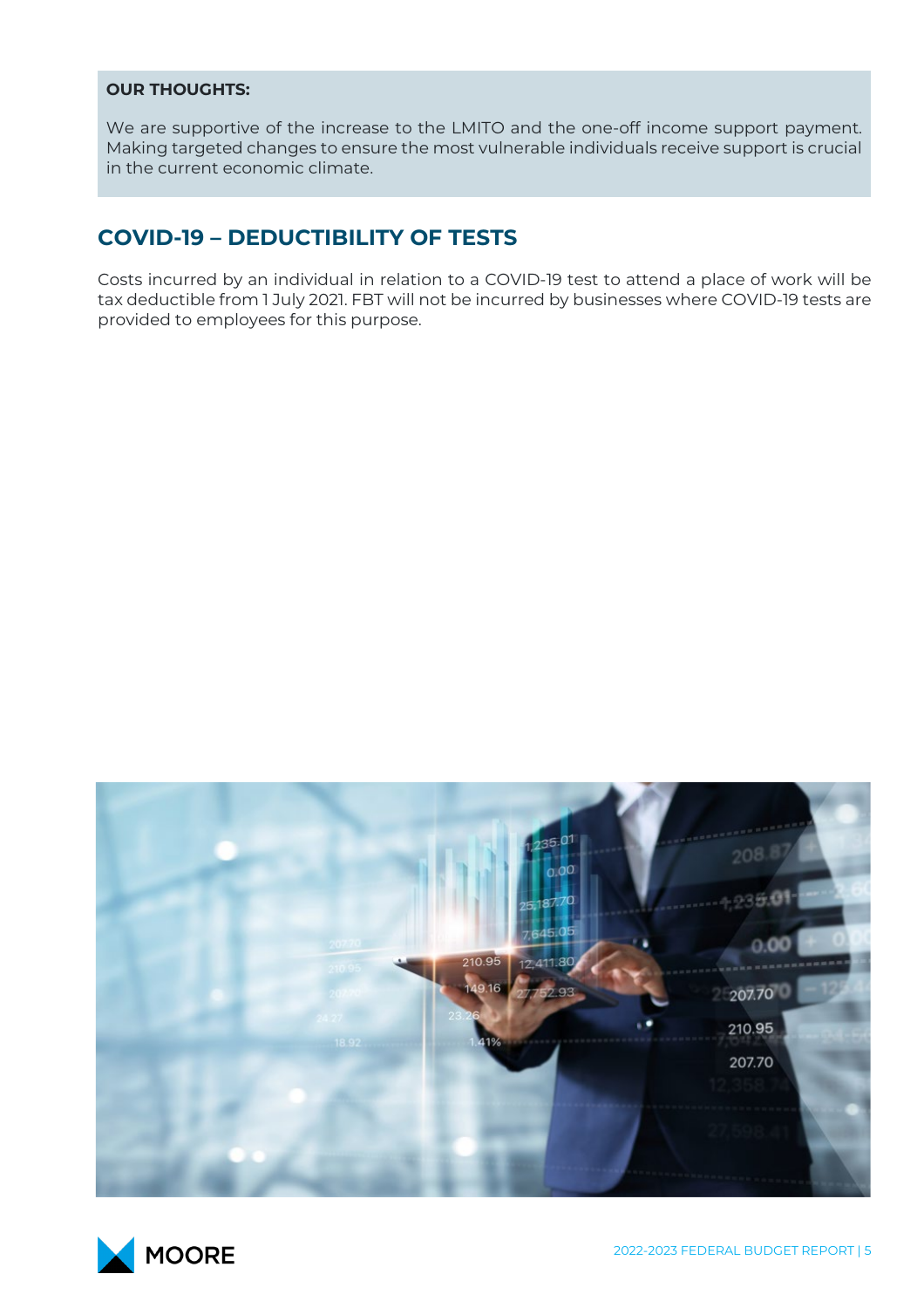### <span id="page-5-0"></span>**MEDICARE LEVY LOW-INCOME THRESHOLDS**

The Medicare levy low-income threshold will increase from 1 July 2021 as follows:

- For singles, the threshold will be increased to \$23,365 (from \$23,226).
- For couples with no children, the threshold will be increased to \$39,402 (from \$39,167).
- For single seniors and pensioners, the threshold will be increased to \$36,925 (from \$36,705).
- The family threshold for seniors and pensioners will be increased to \$51,401 (from \$51,094).

The additional amount of threshold for each additional dependent child or student will be increased to \$3,619 (from \$3,597).

The increase in thresholds will be adjusted to take into account recent movements in the consumer price index.

#### <span id="page-5-1"></span>**HOME GUARANTEE SCHEME - EXPANDED**

Under the expanded Home Guarantee Scheme, the Government will make available:

- 35,000 guarantees each year from 1 July 2022 under the First Home Guarantee. Eligible first homebuyers will be able to purchase a new or existing home with a deposit of 5%;
- 10,000 guarantees each year from 1 October 2022 to 30 June 2025 under a new Regional Home Guarantee, to support eligible homebuyers, including non-first home buyers and permanent residents, to purchase or construct a new home in regional areas; and
- 5,000 guarantees each year from 1 July 2022 to 30 June 2025 to expand the Family Home Guarantee announced in last year's Budget. Eligible single parents with children are able to buy their first home or to re-enter the housing market with a deposit of 2%.



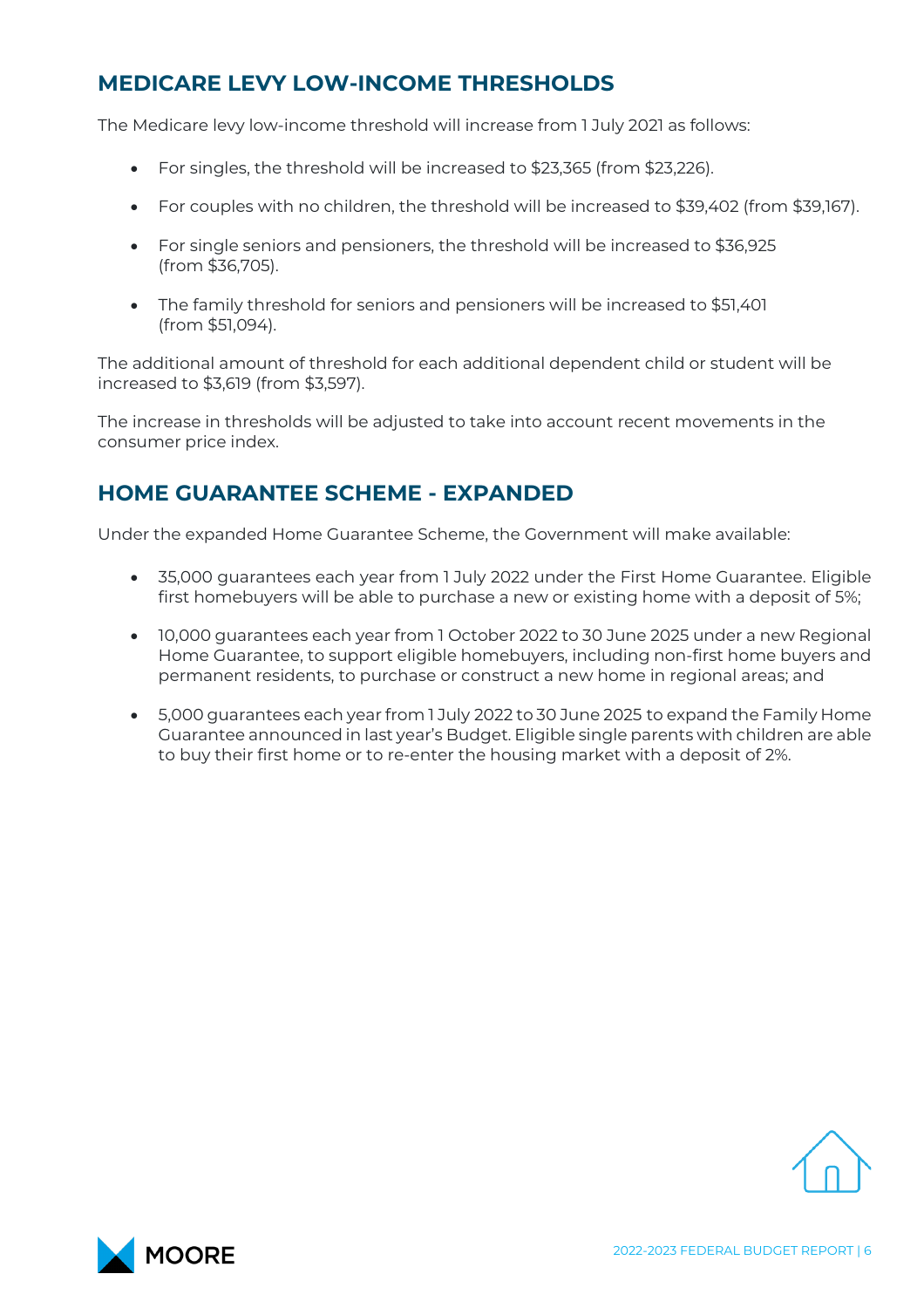## <span id="page-6-0"></span>**BUSINESSES**

#### <span id="page-6-1"></span>**SMALL BUSINESS – SKILLS AND TRAINING DEDUCTION BOOST**

Small businesses with an aggregated turnover of less than \$50 million will be able to deduct an additional 20% of expenditure incurred on providing external training courses to their employees. The boost will only apply to external courses provided to employees in Australia or online and will need to be delivered by entities registered in Australia.

In-house training, on the job training and training for persons who are not employees will be excluded for the purposes of the boost.

The boost will apply to eligible expenditure incurred between 29 March 2022 and 30 June 2024. The boost for eligible expenditure incurred by 30 June 2022 can be claimed in the following income year. The boost for expenditure incurred between 1 July 2022 and 30 June 2024 can be claimed in the income year in which the expenditure in incurred.

#### **Example**

ABC Pty Ltd has engaged an entity registered in Australia to provide training to its employees online. The total cost of training was \$10,000.

ABC Pty Ltd will be able to claim 120% (i.e. \$12,000, as a tax deduction in relation to these expenses).

#### <span id="page-6-2"></span>**SMALL BUSINESS – TECHNOLOGY INVESTMENT BOOST**

Small businesses with an aggregated turnover of less than \$50 million will be able to deduct an additional 20% of expenditure incurred on business expenses and depreciating assets to support digital adoption such as portable payment devices, cyber security systems or subscriptions to cloud-based services. This will be limited to a \$100,000 cap so only expenditure up to \$100,000 will be eligible for the boost.

The boost will apply to eligible expenditure incurred between 29 March 2022 and 30 June 2023. The boost for eligible expenditure incurred by 30 June 2022 will be claimed in the following income year. The boost for expenditure incurred between 1 July 2022 and 30 June 2023 will be claimed in the income year in which the expenditure in incurred.

#### **OUR THOUGHTS**

As a reminder, even if an entity has qualifying expenditure in excess of \$100,000, small businesses continue to have access to the temporary full expensing provisions until 30 June 2023. So, if expenditure is ineligible to claim a boost because it exceeds the cap, it may be possible to claim 100% of the cost of a depreciating asset under the full expensing provisions.

The 30 June 2023 deadline for this measure is relatively short and businesses could miss out if investments are affected by supply chain issues.

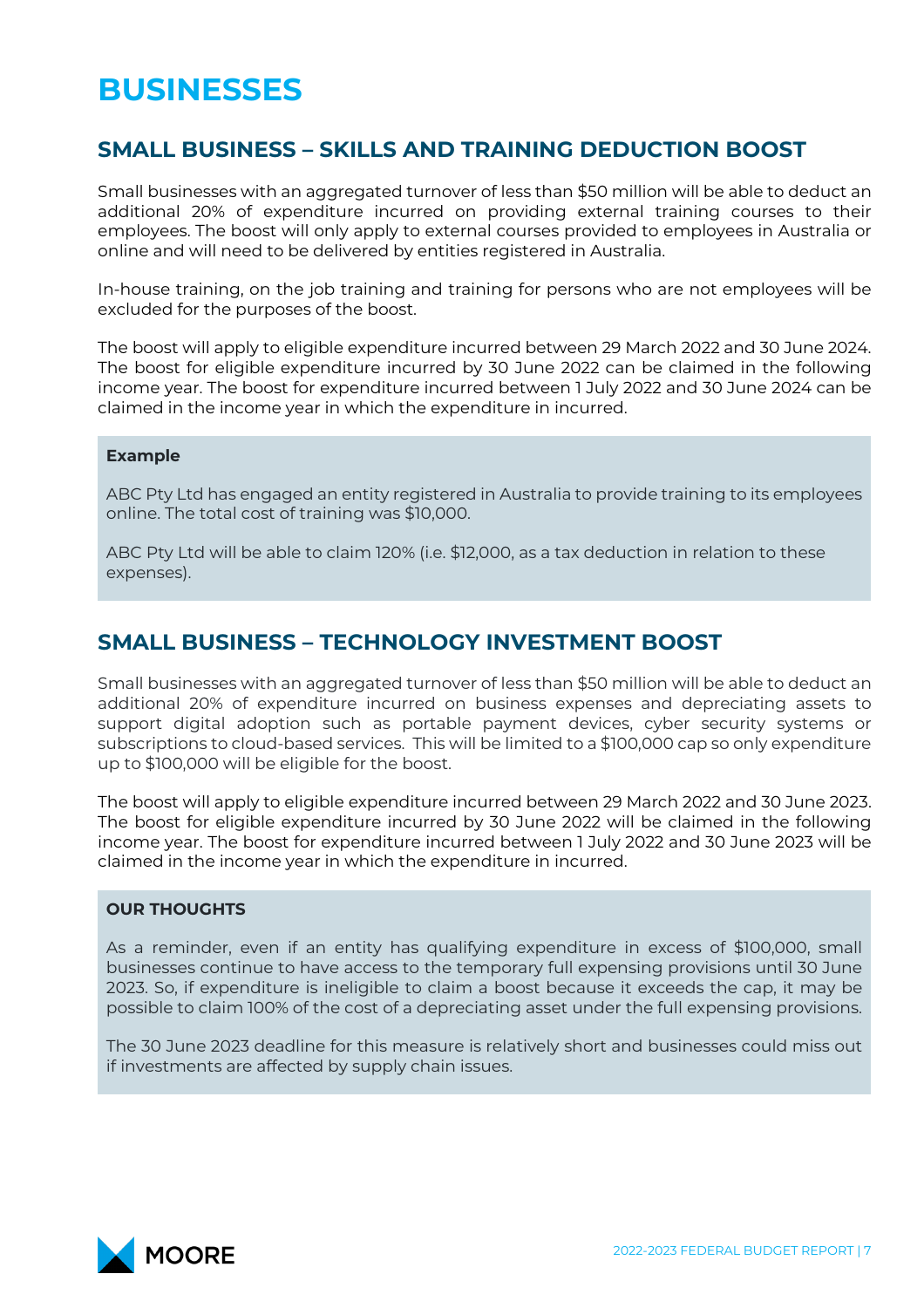#### <span id="page-7-0"></span>**PRIMARY PRODUCERS – CONCESSIONAL TAX TREATMENT OF CERTAIN INCOME**

Proceeds from the sale of Australian Carbon Credit Units (ACCUs) and biodiversity certificates generated from on-farm activities will be treated as primary production income for the purposes of the Farm Management Deposits (FMD) scheme and tax averaging.

The taxing point of ACCUs for eligible primary producers will also be changed to the year when they are sold. Similar treatment will be extended to biodiversity certificates issued under the Agriculture Biodiversity Stewardship Market scheme.

Eligible primary producers are those who are currently eligible for the FMD scheme and tax averaging.

The above changes will apply from 1 July 2022.

#### <span id="page-7-1"></span>**PATENT BOX REGIME – EXPANSION TO AGRICULTURAL SECTOR**

The patent box regime will be expanded to the agricultural sector to support innovation. The patent box regime provides concessional tax treatment for companies who commercialise their patents linked to agricultural and veterinary (agvet) chemical products listed on the Australian Pesticides and Veterinary Medicines Authority (APVMA), PubCRIS (Public Chemical Registrational Information System) register or eligible Plant Breeder's Rights (PBRs).

The concessional tax rate of 17% applies to the extent the research and development of the innovation took place in Australia. The Government will consult with industry before settling the detailed design.

#### **REMINDER**

Under the patent box regime, eligible patent income will be subject to an effective tax rate of 17%. Other income is taxed at normal corporate tax rates (25% for base rate entities or 30% for other companies).



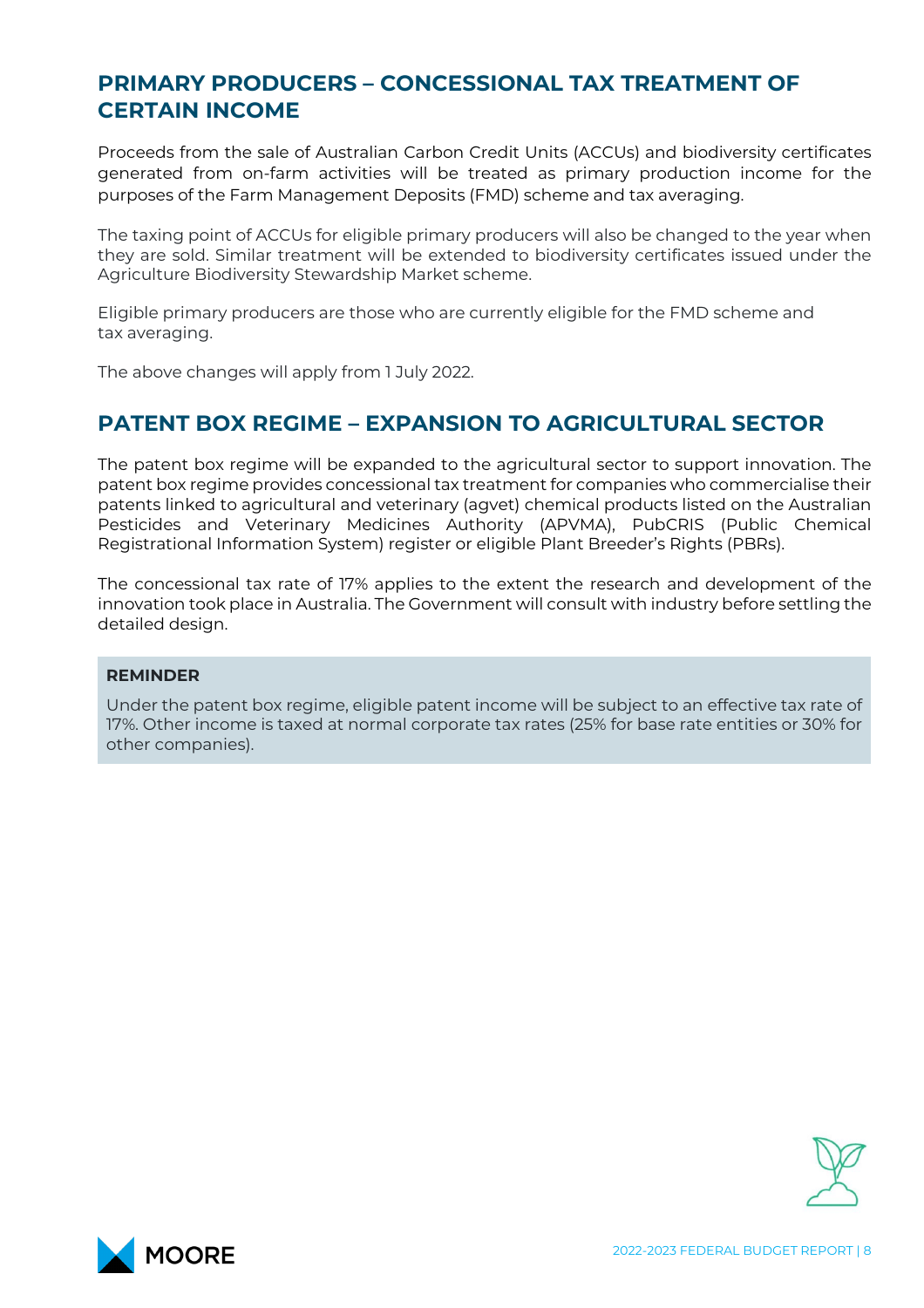#### <span id="page-8-0"></span>**PATENT BOX REGIME – EXPANSION TO LOW EMISSIONS TECHNOLOGY INNOVATIONS**

The patent box regime will also be expanded to the low emissions technology sector. Companies who commercialise their patented technologies which have a potential to lower emissions will be eligible for the concessional treatment listed above to the extent the research and development of the innovation took place in Australia.

Patents relating to low emissions technology, as set out in the 140 technology areas listed in the Government's 2020 Technology and Investment Roadmap Discussion Paper or included as priority technologies in the Government's 2021 and future annual Low Emissions Technology Statements will be within scope, provided the patented technology is considered to reduce emissions. The Government will consult with industry before settling the detailed design.

### <span id="page-8-1"></span>**PAY AS YOU GO (PAYG) TAX INSTALMENTS - COMPANIES**

Companies will be able to choose to have their PAYG income tax instalments calculated based on current financial performance, extracted from their accounting software, with the necessary tax adjustments.

These measures aim to support companies in managing their cash flow and the Government expects systems will be in place by 31 December 2023 with the measure to commence from 1 January 2024.

#### **OUR THOUGHTS**

Whilst we appreciate the flexibility this measure provides to companies, the implementation date for the measure is in 2024 and will not necessarily assist in the immediate future.

### <span id="page-8-2"></span>**PAYG TAX INSTALMENTS UPLIFT – SMALL AND MEDIUM BUSINESS**

The GDP uplift factor for PAYG instalments and GST instalments will be set at 2% for the 2022-23 income year instead of the 10% rate which could have applied. The 2% rate is only applicable to:

- Businesses with an aggregated turnover of up to \$10 million for GST instalments
- Businesses with an aggregated turnover of up to \$50 million for PAYG instalments

#### <span id="page-8-3"></span>**EMPLOYEE SHARE SCHEMES – UNLISTED COMPANIES**

Access to employee share schemes (ESS) will be expanded and the Government will reduce red tape so employees at all levels will be able to participate in share schemes.

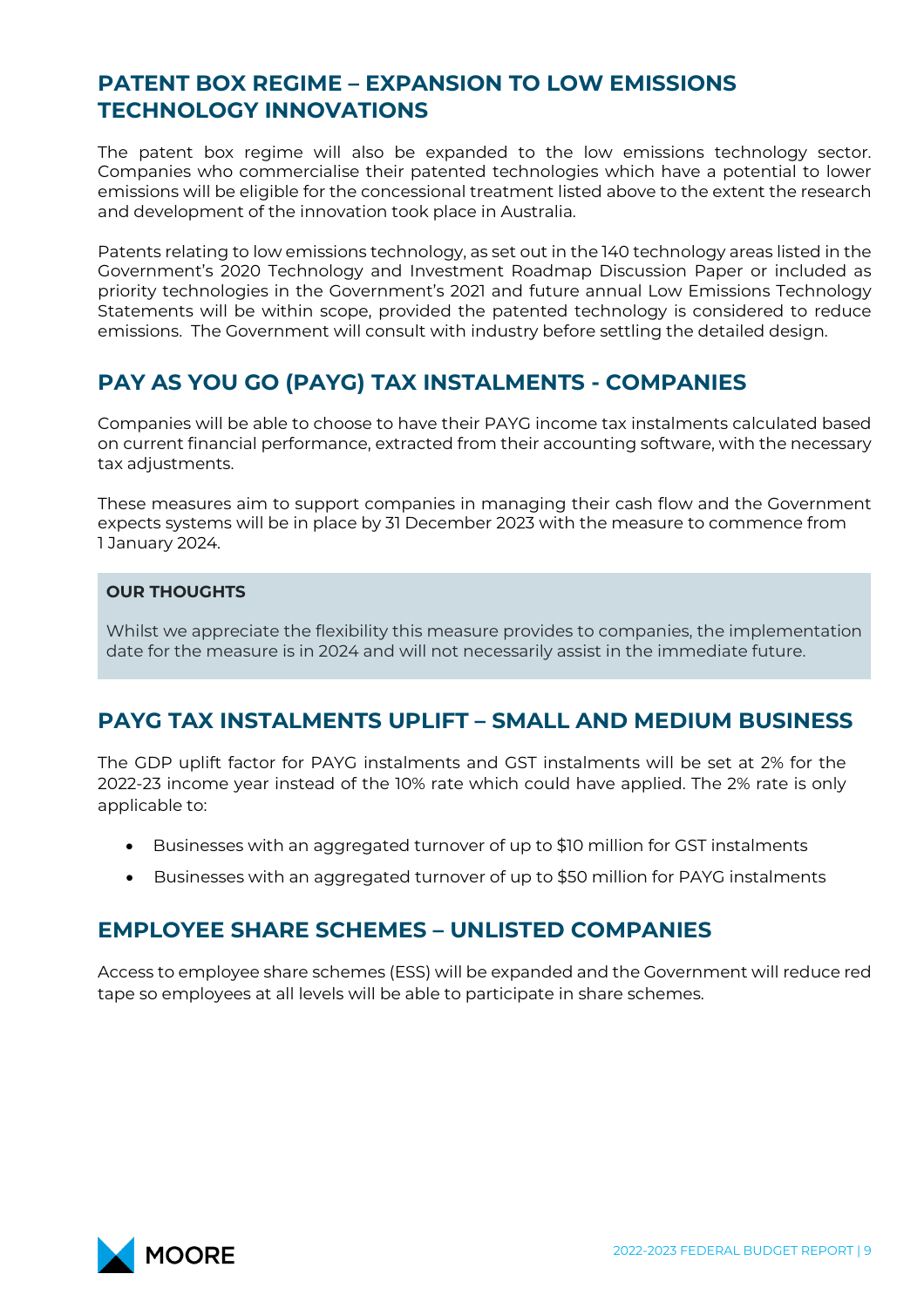Where employers make larger offers in connection with ESS in an unlisted company, participants can invest up to:

- \$30,000 per participant per year, accruable for unexercised options for up to 5 years, plus 70% of dividends and cash bonuses; or
- any amount, if it would allow them to immediately take advantage of a planned sale or listing of the company to sell their purchased interests at a profit.

Regulatory requirements for offers to independent contractors will be removed where they do not have to pay for the interest.

#### **OUR THOUGHTS**

We are supportive of reducing red tape and allowing more companies to offer ESS to all levels of employees. Given the current economic climate where staff retention is a critical issue, this measure will provide business with more opportunities to align the interests of employees with those of the business.



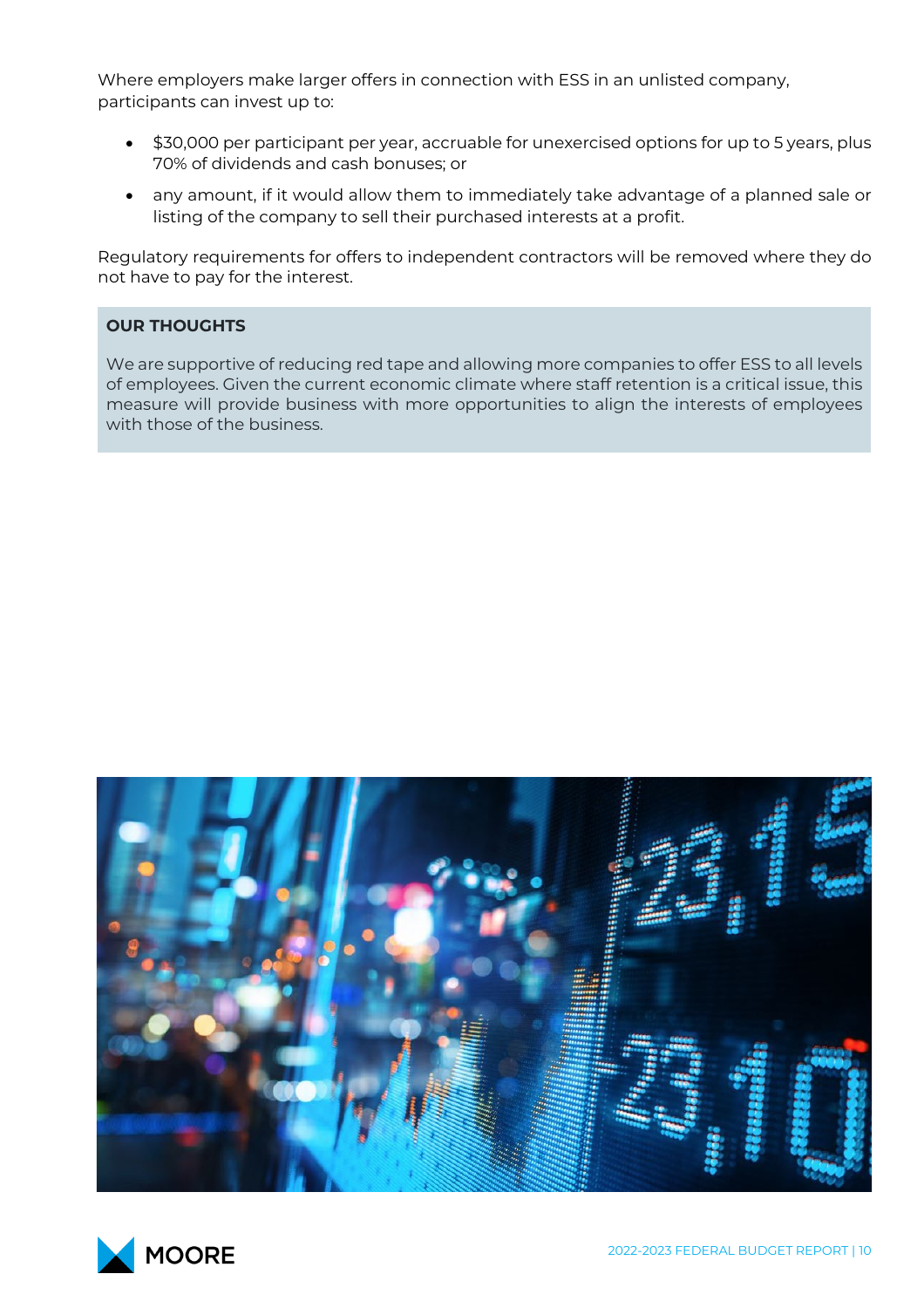#### <span id="page-10-0"></span>**COVID-19 GRANTS – NON-ASSESSABLE NON-EXEMPT INCOME**

The following grants have been made non-assessable non-exempt (i.e. not subject to income tax) for the year ended 30 June 2022:

- New South Wales Accommodation Support Grant
- New South Wales Commercial Landlord Hardship Grant
- New South Wales Performing Arts Relaunch Package
- New South Wales Festival Relaunch Package
- New South Wales 2022 Small Business Support Program
- Queensland 2021 COVID19 Business Support Grant
- South Australia COVID19 Tourism and Hospitality Support Grant
- South Australia COVID19 Business Hardship Grant.

#### <span id="page-10-1"></span>**STREAMLING REPORTING – TAXABLE PAYMENTS REPORT**

Businesses will have the option to report Taxable Payment Reporting System data on the same lodgement cycle as their activity statements via their accounting software.

Subject to advice from software providers, it is expected systems will be in place by 31 December 2023 and these measures will commence from 1 January 2024.

#### <span id="page-10-2"></span>**STREAMLING REPORTING – PAYROLL TAXES**

The Government will facilitate sharing of single touch payroll data with State and Territory Governments on an ongoing basis to cater for pre-filling payroll tax returns. This will facilitate further investments by States and Territories in their own systems to improve lodgement accuracy, reduce compliance costs and save time for the approximately 170,000 businesses have payroll tax reporting obligations.

New South Wales, Victoria, Western Australia, South Australia, Queensland and the Australian Capital Territory are already participating in a trial data transfer to understand how STP data can deliver benefits to their payroll-tax clients. Implementation is expected by late 2023.

#### <span id="page-10-3"></span>**STREAMLING REPORTING – EXCISE**

Importers and distributors in the alcohol and fuel sectors with an annual turnover of less than \$50 million will be able to lodge and pay excise and excise-equivalent customs duty on a quarterly basis from 1 July 2023.

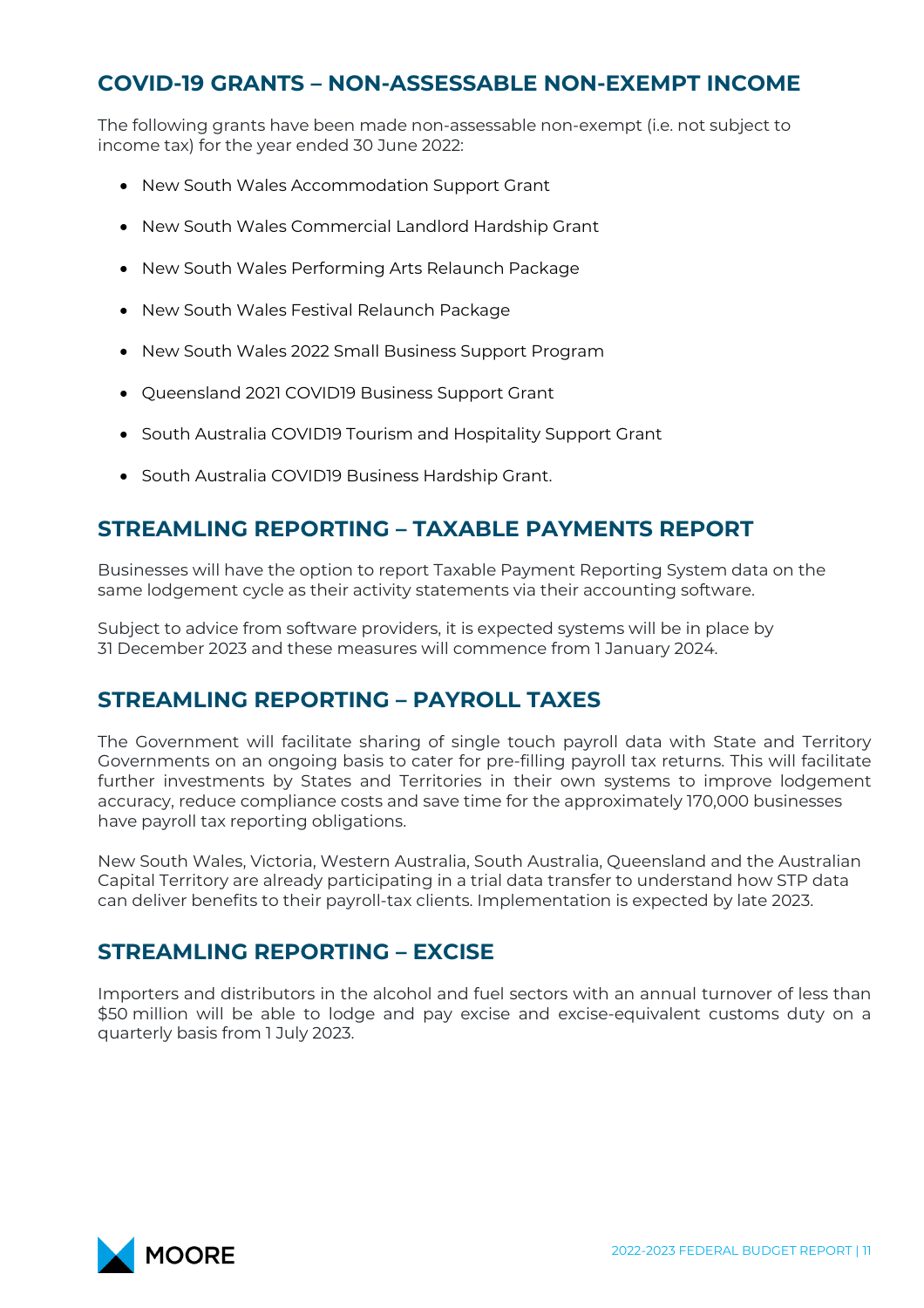## <span id="page-11-0"></span>**OTHER**

#### <span id="page-11-1"></span>**FUEL EXCISE – TEMPORARY REDUCTION**

To combat rising fuel prices, the Government has announced a temporary reduction in fuel excise. The excise and excise-equivalent customs duty rate which applies to petrol and diesel will be halved from 44.2 cents per litre to 22.1 cents per litre for 6 months. The excise and exciseequivalent customs duty rates for all other fuel and petroleum-based products, except aviation fuels, will also be halved.

This measure will apply from 30 March 2022 and the price faced by consumers is expected to be reduced by a larger magnitude given GST will be levied on the lower excise rate. Furthermore, to protect Australian consumers, the Australian Competition and Consumer Commission (ACCC) will monitor the price behaviour of retailers to ensure the lower excise rate is fully passed on to Australians.

#### <span id="page-11-2"></span>**SUPERANNUATION - 50% MINIMUM DRAWDOWN REDUCTION**

The Government has extended the 50% reduction of superannuation drawdown requirements for accounts-based pensions and similar products to 30 June 2023. This measure allows retirees to reduce the need to liquidate assets in a volatile market in order to satisfy minimum pension drawdown requirements. The minimum drawdown rates remain at:

| <b>Age</b>        | Minimum draw down rate |
|-------------------|------------------------|
| Under 65          | 2.0%                   |
| Between 65 and 74 | 2.5%                   |
| Between 75 and 79 | 3.0%                   |
| Between 80 and 84 | 3.5%                   |
| Between 85 and 89 | 4.5%                   |
| Between 90 and 94 | 5.5%                   |
| 95 or more        | 7%                     |

The Government has reiterated its commitment to not introduce any new taxes on superannuation.



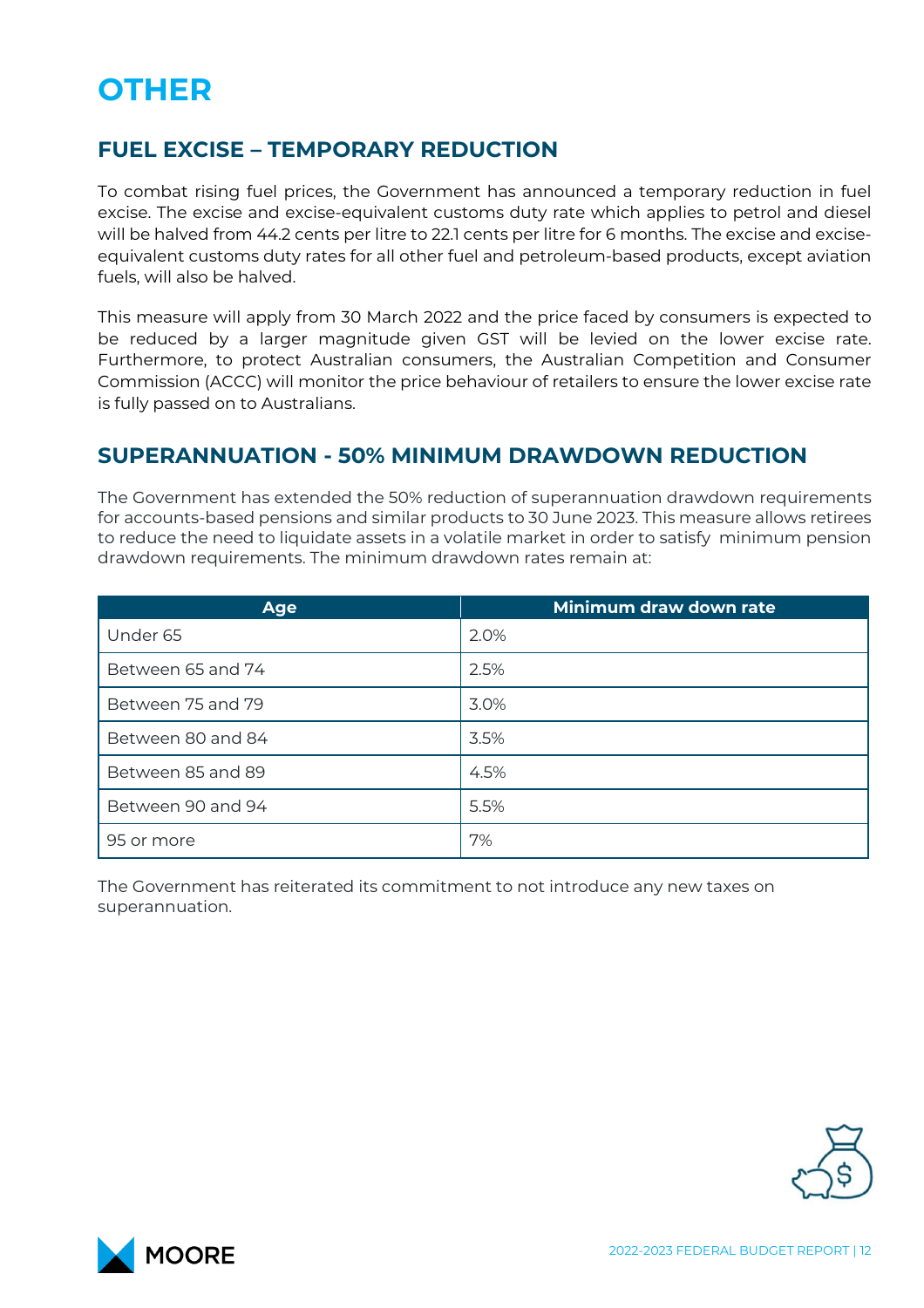## <span id="page-12-0"></span>**APPRENTICE WAGE SUPPORT**

The Boosting Apprenticeship Commencement and Completing Apprentice Commencement wage subsidies have been extended by three months to 30 June 2022. Employers who take on an apprentice or trainee up until 30 June 2022 can gain access to:

- 50% of the eligible Australian Apprentice's wages in the first year, capped at a maximum payment value of \$7,000 per quarter per Australian apprentice;
- 10% of the eligible Australian Apprentice's wages in the second year, capped at a maximum payment value of \$1,500 per quarter per Australian apprentice; and
- 5% of the eligible Australian Apprentice's wages in the third year, capped at a maximum payment value of \$750 per quarter per Australian apprentice.

From 1 July 2022, the Australian Apprenticeships Incentive System will commence. This will support employers of apprentices in priority and non-priority occupations with a wage subsidy, with apprentices in priority occupations entitled to access direct financial assistance.

#### <span id="page-12-1"></span>**AUSTRALIAN TAXATION OFFICE – TAX AVOIDANCE TASKFORCE**

The Government will provide over \$300 million each year to the ATO to extend the operation of the Tax Avoidance Taskforce by two years to 30 June 2025.

The taskforce was established in 2016 to undertake compliance activities targeting multinationals, large public and private groups, trusts, and high wealth individuals. It also scrutinises specialist tax advisors and intermediaries who promote tax avoidance schemes and strategies.

#### <span id="page-12-2"></span>**COMPANY REGISTRATION AND LIFECYCLE MANAGEMENT**

The Government will streamline fees associated with Australia's Business Registers by moving company registrations and lifecycle management to a modernised platform from 2023-24.

These measures will:

- remove the company's annual late review fee
- reduce the number of fees paid for ad hoc lodgements under current requirements
- remove fees for searches conducted on the new registry website
- provide \$0.3 million to the Department of Treasury to redesign wholesale business register search services (facilitated by third-party services).